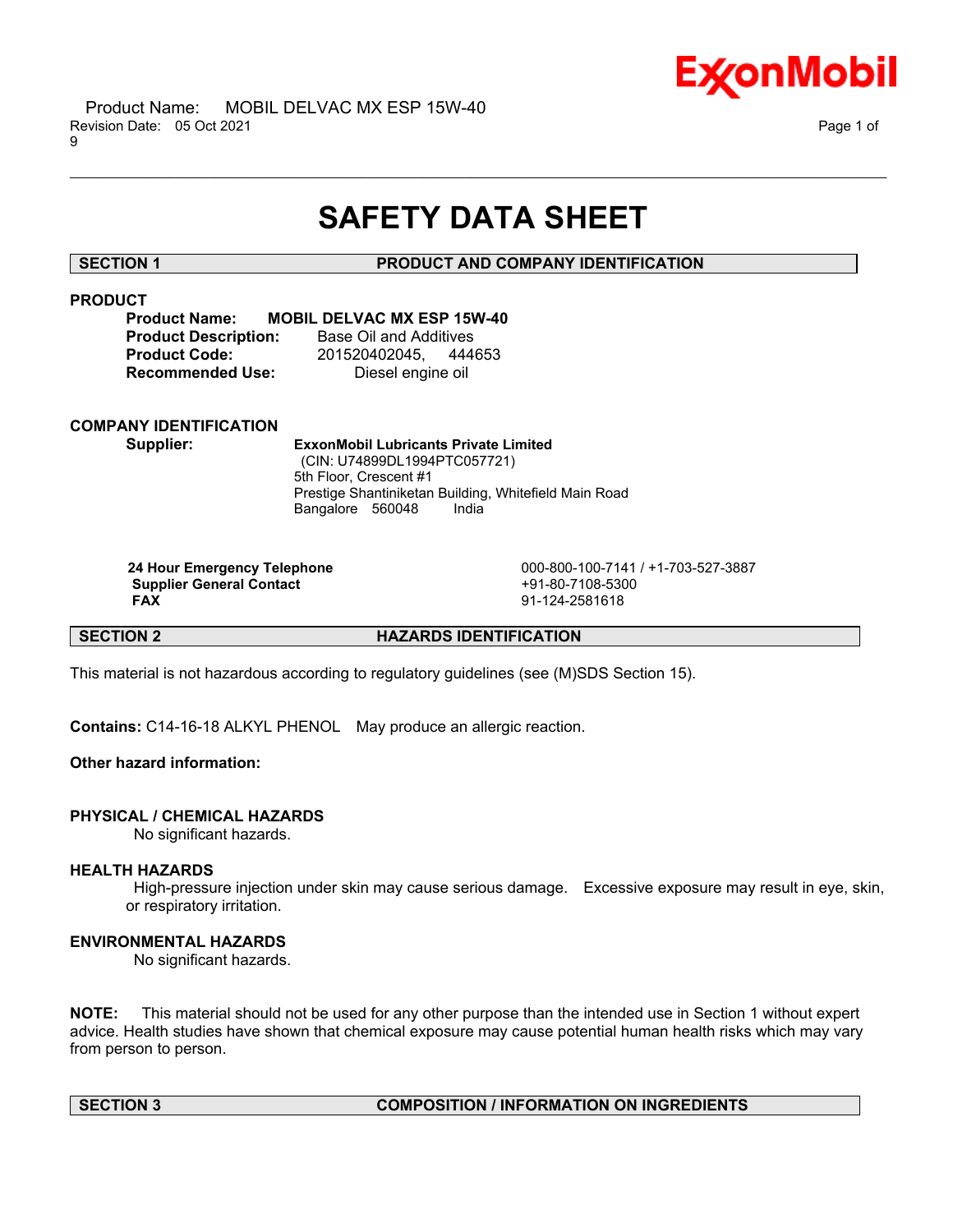

This material is defined as a mixture.

#### **Hazardous Substance(s) or Complex Substance(s) required for disclosure**

| <b>Name</b>                                         | CAS#         | Concentration* | <b>GHS Hazard Codes</b>         |
|-----------------------------------------------------|--------------|----------------|---------------------------------|
| <b>ALKYL PHENOL</b>                                 | 125643-61-0  | $- < 5\%$      | H413                            |
| C14-16-18 ALKYL PHENOL                              | Confidential | $0.1 - 5.1\%$  | H317, H373                      |
| <b>ISOLVENT DEWAXED HEAVY PARAFFINIC DISTILLATE</b> | 64742-65-0   | $- < 5\%$      | H <sub>304</sub>                |
| <b>ZINC ALKYL DITHIOPHOSPHATE</b>                   | 113706-15-3  | $0.1 - 5.1\%$  | H303, H315, H318, H401.<br>H411 |

\_\_\_\_\_\_\_\_\_\_\_\_\_\_\_\_\_\_\_\_\_\_\_\_\_\_\_\_\_\_\_\_\_\_\_\_\_\_\_\_\_\_\_\_\_\_\_\_\_\_\_\_\_\_\_\_\_\_\_\_\_\_\_\_\_\_\_\_\_\_\_\_\_\_\_\_\_\_\_\_\_\_\_\_\_\_\_\_\_\_\_\_\_\_\_\_\_\_\_\_\_\_\_\_\_\_\_\_\_\_\_\_\_\_\_\_\_\_

\* All concentrations are percent by weight unless ingredient is a gas. Gas concentrations are in percent by volume.

|--|

#### **INHALATION**

Remove from further exposure. For those providing assistance, avoid exposure to yourself or others. Use adequate respiratory protection. If respiratory irritation, dizziness, nausea, or unconsciousness occurs, seek immediate medical assistance. If breathing has stopped, assist ventilation with a mechanical device or use mouth-to-mouth resuscitation.

#### **SKIN CONTACT**

Wash contact areas with soap and water. If product is injected into or under the skin, or into any part of the body, regardless of the appearance of the wound or its size, the individual should be evaluated immediately by a physician as a surgical emergency. Even though initial symptoms from high pressure injection may be minimal or absent, early surgical treatment within the first few hours may significantly reduce the ultimate extent of injury.

#### **EYE CONTACT**

Flush thoroughly with water. If irritation occurs, get medical assistance.

#### **INGESTION**

First aid is normally not required. Seek medical attention if discomfort occurs.

# **NOTE TO PHYSICIAN**

None

#### **SECTION 5 FIRE FIGHTING MEASURES**

#### **EXTINGUISHING MEDIA**

**Appropriate Extinguishing Media:** Use water fog, foam, dry chemical or carbon dioxide (CO2) to extinguish flames.

**Inappropriate Extinguishing Media:** Straight streams of water

#### **FIRE FIGHTING**

**Fire Fighting Instructions:** Evacuate area. Prevent run-off from fire control or dilution from entering streams, sewers or drinking water supply. Fire-fighters should use standard protective equipment and in enclosed spaces, self-contained breathing apparatus (SCBA). Use water spray to cool fire exposed surfaces and to protect personnel.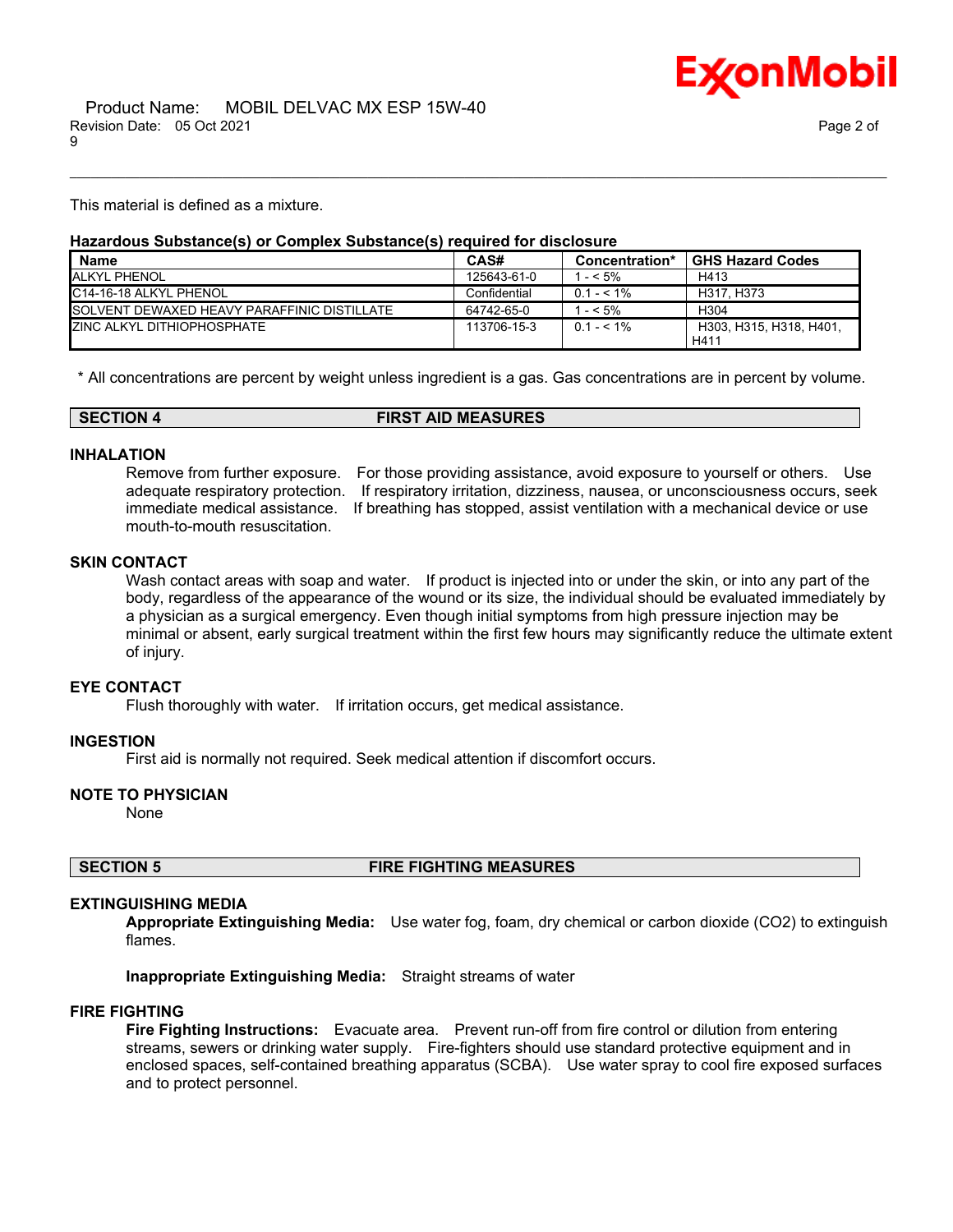

**Hazardous Combustion Products:** Aldehydes, Incomplete combustion products, Oxides of carbon, Smoke, Fume, Sulphur oxides

\_\_\_\_\_\_\_\_\_\_\_\_\_\_\_\_\_\_\_\_\_\_\_\_\_\_\_\_\_\_\_\_\_\_\_\_\_\_\_\_\_\_\_\_\_\_\_\_\_\_\_\_\_\_\_\_\_\_\_\_\_\_\_\_\_\_\_\_\_\_\_\_\_\_\_\_\_\_\_\_\_\_\_\_\_\_\_\_\_\_\_\_\_\_\_\_\_\_\_\_\_\_\_\_\_\_\_\_\_\_\_\_\_\_\_\_\_\_

#### **FLAMMABILITY PROPERTIES**

**Flash Point [Method]:** >215°C (419°F) [ASTM D-92] **Flammable Limits (Approximate volume % in air):** LEL: 0.9 UEL: 7.0 **Autoignition Temperature:** N/D

### **SECTION 6 ACCIDENTAL RELEASE MEASURES**

#### **NOTIFICATION PROCEDURES**

In the event of a spill or accidental release, notify relevant authorities in accordance with all applicable regulations.

#### **PROTECTIVE MEASURES**

Avoid contact with spilled material. See Section 5 for fire fighting information. See the Hazard Identification Section for Significant Hazards. See Section 4 for First Aid Advice. See Section 8 for advice on the minimum requirements for personal protective equipment. Additional protective measures may be necessary, depending on the specific circumstances and/or the expert judgment of the emergency responders.

For emergency responders: Respiratory protection: respiratory protection will be necessary only in special cases, e.g., formation of mists. Half-face or full-face respirator with filter(s) for dust/organic vapor or Self Contained Breathing Apparatus (SCBA) can be used depending on the size of spill and potential level of exposure. If the exposure cannot be completely characterized or an oxygen deficient atmosphere is possible or anticipated, SCBA is recommended. Work gloves that are resistant to hydrocarbons are recommended. Gloves made of polyvinyl acetate (PVA) are not water-resistant and are not suitable for emergency use. Chemical goggles are recommended if splashes or contact with eyes is possible. Small spills: normal antistatic work clothes are usually adequate. Large spills: full body suit of chemical resistant, antistatic material is recommended.

### **SPILL MANAGEMENT**

**Land Spill:** Stop leak if you can do so without risk. Recover by pumping or with suitable absorbent.

**Water Spill:** Stop leak if you can do so without risk. Confine the spill immediately with booms. Warn other shipping. Remove from the surface by skimming or with suitable absorbents. Seek the advice of a specialist before using dispersants.

Water spill and land spill recommendations are based on the most likely spill scenario for this material; however, geographic conditions, wind, temperature, (and in the case of a water spill) wave and current direction and speed may greatly influence the appropriate action to be taken. For this reason, local experts should be consulted. Note: Local regulations may prescribe or limit action to be taken.

#### **ENVIRONMENTAL PRECAUTIONS**

Large Spills: Dyke far ahead of liquid spill for later recovery and disposal. Prevent entry into waterways, sewers, basements or confined areas.

### **SECTION 7 HANDLING AND STORAGE**

#### **HANDLING**

Avoid contact with used product. Prevent small spills and leakage to avoid slip hazard. Material can accumulate static charges which may cause an electrical spark (ignition source). When the material is handled in bulk, an electrical spark could ignite any flammable vapors from liquids or residues that may be present (e.g., during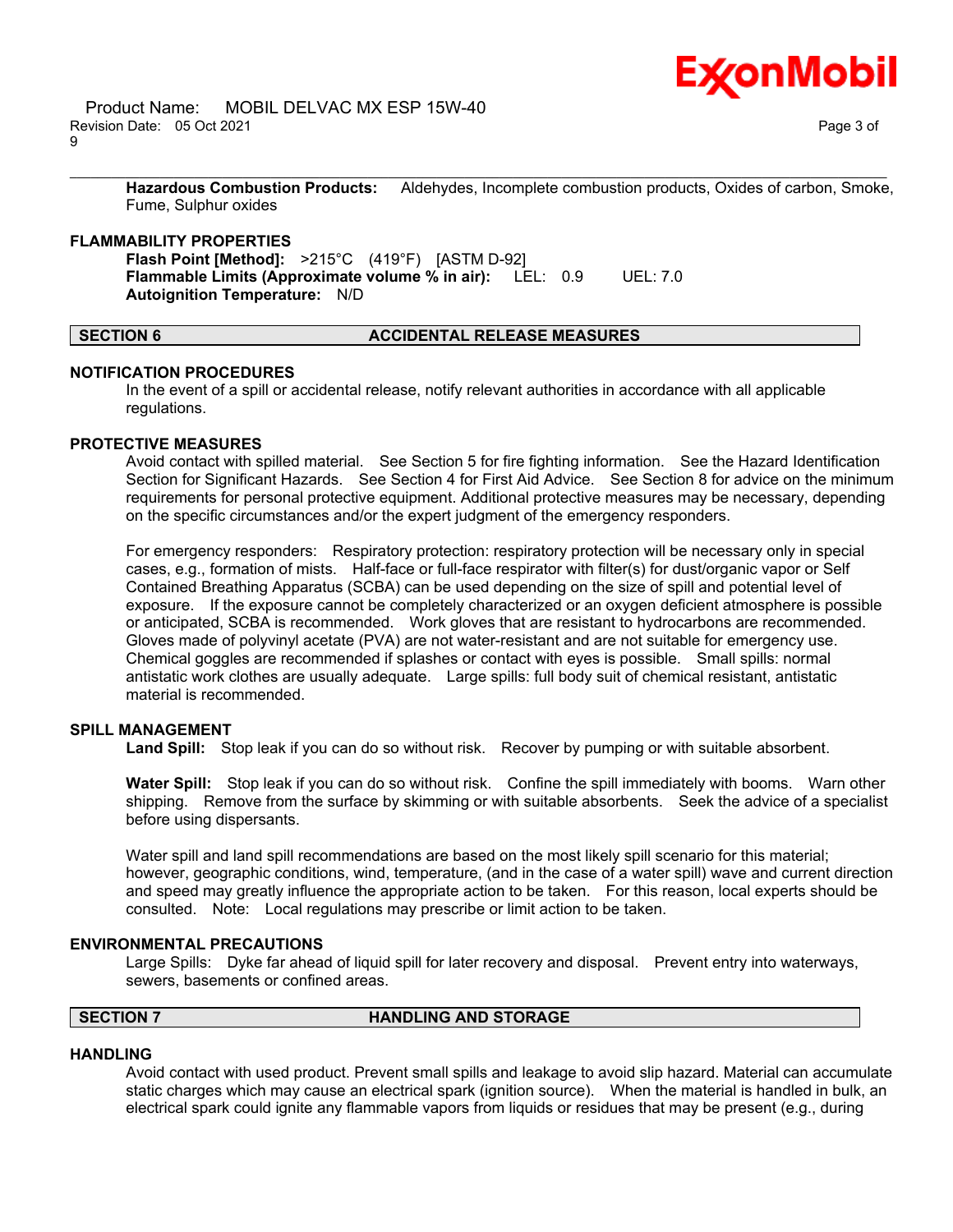

#### Product Name: MOBIL DELVAC MX ESP 15W-40 Revision Date: 05 Oct 2021 Page 4 of 9

switch-loading operations). Use proper bonding and/or earthing procedures. However, bonding and earthing may not eliminate the hazard from static accumulation. Consult local applicable standards for guidance. Additional references include American Petroleum Institute 2003 (Protection Against Ignitions Arising out of Static, Lightning and Stray Currents) or National Fire Protection Agency 77 (Recommended Practice on Static Electricity) or CENELEC CLC/TR 50404 (Electrostatics - Code of practice for the avoidance of hazards due to static electricity).

\_\_\_\_\_\_\_\_\_\_\_\_\_\_\_\_\_\_\_\_\_\_\_\_\_\_\_\_\_\_\_\_\_\_\_\_\_\_\_\_\_\_\_\_\_\_\_\_\_\_\_\_\_\_\_\_\_\_\_\_\_\_\_\_\_\_\_\_\_\_\_\_\_\_\_\_\_\_\_\_\_\_\_\_\_\_\_\_\_\_\_\_\_\_\_\_\_\_\_\_\_\_\_\_\_\_\_\_\_\_\_\_\_\_\_\_\_\_

**Static Accumulator:** This material is a static accumulator.

#### **STORAGE**

The type of container used to store the material may affect static accumulation and dissipation. Do not store in open or unlabelled containers.

#### **SECTION 8 EXPOSURE CONTROLS / PERSONAL PROTECTION**

#### **EXPOSURE LIMIT VALUES**

#### **Exposure limits/standards (Note: Exposure limits are not additive)**

| <b>Substance Name</b>        | <b>Form</b> | Limit/Standard |                   | <b>Note</b> | <b>Source</b>          |
|------------------------------|-------------|----------------|-------------------|-------------|------------------------|
| SOLVENT DEWAXED HEAVY        | Mist.       | <b>STEL</b>    | $10 \text{ mg/m}$ |             | India OEL <sub>s</sub> |
| <b>PARAFFINIC DISTILLATE</b> |             |                |                   |             |                        |
| SOLVENT DEWAXED HEAVY        | Mist.       | <b>TWA</b>     | $5 \text{ mg/m}$  |             | India OEL <sub>s</sub> |
| PARAFFINIC DISTILLATE        |             |                |                   |             |                        |
| SOLVENT DEWAXED HEAVY        |             | TWA            | $5 \text{ mg/m}$  |             | <b>ACGIH</b>           |
| PARAFFINIC DISTILLATE        | Inhalable   |                |                   |             |                        |
|                              | fraction.   |                |                   |             |                        |

**Exposure limits/standards for materials that can be formed when handling this product:** When mists/aerosols can occur the following is recommended:  $5 \text{ mg/m}^3$  - ACGIH TLV (inhalable fraction).

NOTE: Limits/standards shown for guidance only. Follow applicable regulations. **ENGINEERING CONTROLS**

The level of protection and types of controls necessary will vary depending upon potential exposure conditions. Control measures to consider:

No special requirements under ordinary conditions of use and with adequate ventilation.

#### **PERSONAL PROTECTION**

Personal protective equipment selections vary based on potential exposure conditions such as applications, handling practices, concentration and ventilation. Information on the selection of protective equipment for use with this material, as provided below, is based upon intended, normal usage.

**Respiratory Protection:** If engineering controls do not maintain airborne contaminant concentrations at a level which is adequate to protect worker health, an approved respirator may be appropriate. Respirator selection, use, and maintenance must be in accordance with regulatory requirements, if applicable. Types of respirators to be considered for this material include:

No special requirements under ordinary conditions of use and with adequate ventilation. Particulate

For high airborne concentrations, use an approved supplied-air respirator, operated in positive pressure mode. Supplied air respirators with an escape bottle may be appropriate when oxygen levels are inadequate,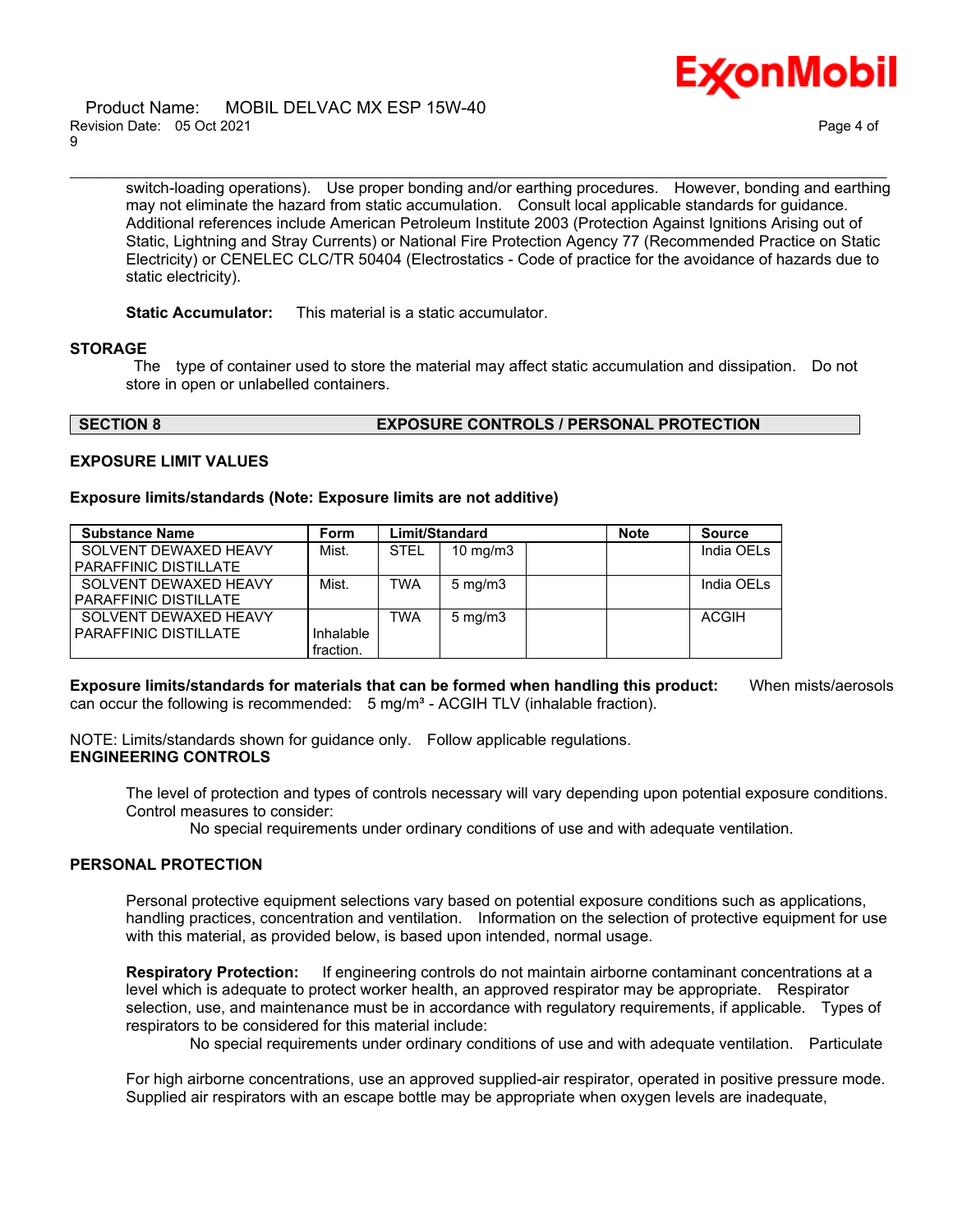

gas/vapour warning properties are poor, or if air purifying filter capacity/rating may be exceeded.

\_\_\_\_\_\_\_\_\_\_\_\_\_\_\_\_\_\_\_\_\_\_\_\_\_\_\_\_\_\_\_\_\_\_\_\_\_\_\_\_\_\_\_\_\_\_\_\_\_\_\_\_\_\_\_\_\_\_\_\_\_\_\_\_\_\_\_\_\_\_\_\_\_\_\_\_\_\_\_\_\_\_\_\_\_\_\_\_\_\_\_\_\_\_\_\_\_\_\_\_\_\_\_\_\_\_\_\_\_\_\_\_\_\_\_\_\_\_

**Hand Protection:** Any specific glove information provided is based on published literature and glove manufacturer data. Glove suitability and breakthrough time will differ depending on the specific use conditions. Contact the glove manufacturer for specific advice on glove selection and breakthrough times for your use conditions. Inspect and replace worn or damaged gloves. The types of gloves to be considered for this material include:

No protection is ordinarily required under normal conditions of use. Nitrile,Viton

**Eye Protection:** If contact is likely, safety glasses with side shields are recommended.

**Skin and Body Protection:** Any specific clothing information provided is based on published literature or manufacturer data. The types of clothing to be considered for this material include:

No skin protection is ordinarily required under normal conditions of use. In accordance with good industrial hygiene practices, precautions should be taken to avoid skin contact.

**Specific Hygiene Measures:** Always observe good personal hygiene measures, such as washing after handling the material and before eating, drinking, and/or smoking. Routinely wash work clothing and protective equipment to remove contaminants. Discard contaminated clothing and footwear that cannot be cleaned. Practice good housekeeping.

#### **ENVIRONMENTAL CONTROLS**

Comply with applicable environmental regulations limiting discharge to air, water and soil. Protect the environment by applying appropriate control measures to prevent or limit emissions.

# **SECTION 9 PHYSICAL AND CHEMICAL PROPERTIES**

**Note: Physical and chemical properties are provided for safety, health and environmental considerations only and may not fully represent product specifications. Contact the Supplier for additional information.**

#### **GENERAL INFORMATION**

**Physical State:** Liquid **Colour:** Amber **Odour:** Characteristic **Odour Threshold:** N/D

### **IMPORTANT HEALTH, SAFETY, AND ENVIRONMENTAL INFORMATION**

**Relative Density (at 15 °C):** 0.875 **Flammability (Solid, Gas):** N/A **Flash Point [Method]:** >215°C (419°F) [ASTM D-92] **Flammable Limits (Approximate volume % in air):** LEL: 0.9 UEL: 7.0 **Autoignition Temperature:** N/D **Boiling Point / Range:** > 316°C (600°F) **Decomposition Temperature:** N/D **Vapour Density (Air = 1):** N/D **Vapour Pressure:** < 0.013 kPa (0.1 mm Hg) at 20 °C **Evaporation Rate (n-butyl acetate = 1):** N/D **pH:** N/A **Log Pow (n-Octanol/Water Partition Coefficient):** > 3.5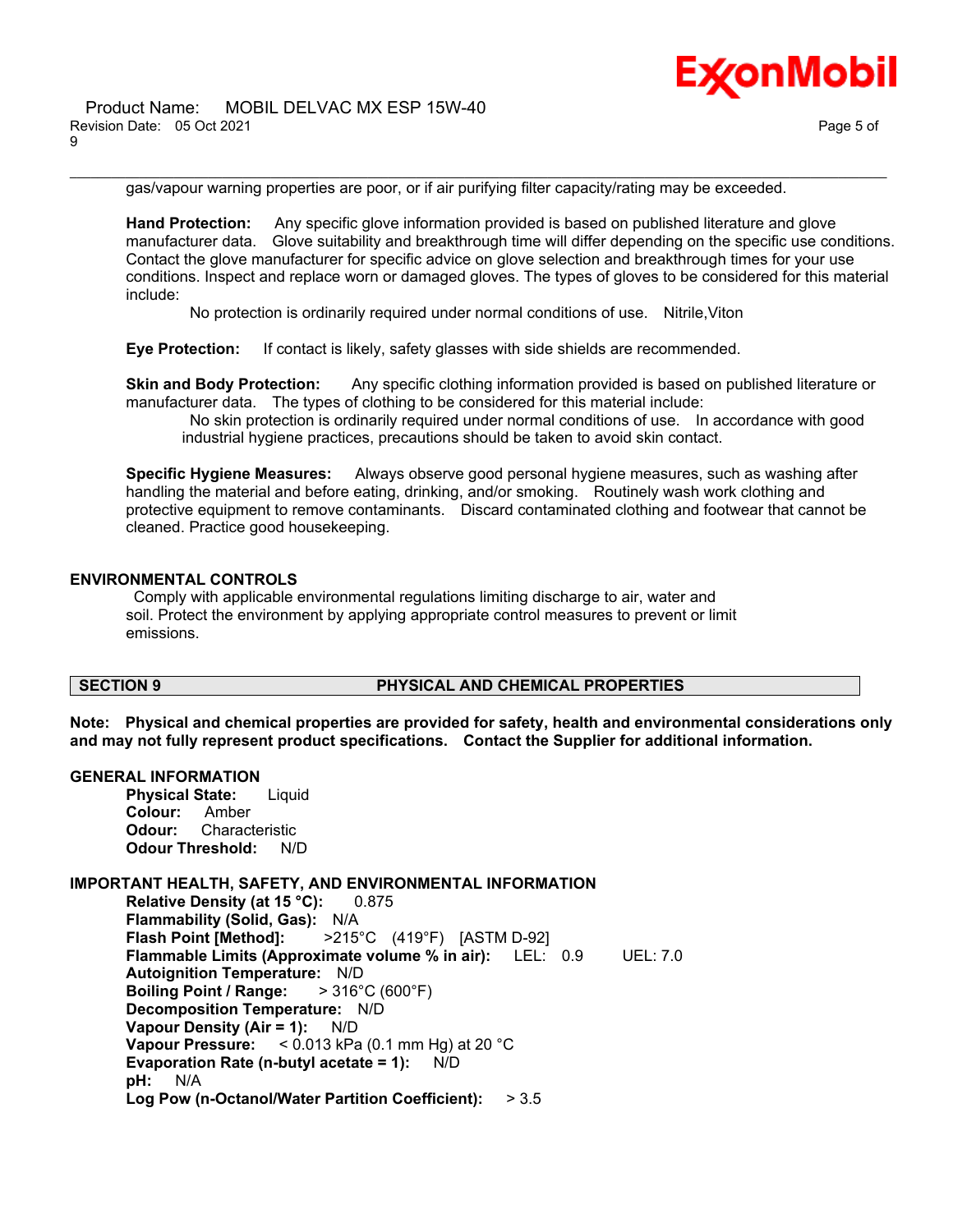

 Product Name: MOBIL DELVAC MX ESP 15W-40 Revision Date: 05 Oct 2021 Page 6 of 9

**Solubility in Water:** Negligible **Viscosity:** 114 cSt (114 mm2/sec) at 40ºC | 15 cSt (15 mm2/sec) at 100°C **Oxidizing Properties:** See Hazards Identification Section.

**OTHER INFORMATION**

**Freezing Point:** N/D **Melting Point:** N/A **Pour Point:** -27°C (-17°F) **DMSO Extract (mineral oil only), IP-346:** < 3 %wt

### **SECTION 10 STABILITY AND REACTIVITY**

\_\_\_\_\_\_\_\_\_\_\_\_\_\_\_\_\_\_\_\_\_\_\_\_\_\_\_\_\_\_\_\_\_\_\_\_\_\_\_\_\_\_\_\_\_\_\_\_\_\_\_\_\_\_\_\_\_\_\_\_\_\_\_\_\_\_\_\_\_\_\_\_\_\_\_\_\_\_\_\_\_\_\_\_\_\_\_\_\_\_\_\_\_\_\_\_\_\_\_\_\_\_\_\_\_\_\_\_\_\_\_\_\_\_\_\_\_\_

**STABILITY:** Material is stable under normal conditions.

**CONDITIONS TO AVOID:** Excessive heat. High energy sources of ignition.

**MATERIALS TO AVOID:** Strong oxidisers

**HAZARDOUS DECOMPOSITION PRODUCTS:** Material does not decompose at ambient temperatures.

**POSSIBILITY OF HAZARDOUS REACTIONS:** Hazardous polymerization will not occur.

### **SECTION 11 TOXICOLOGICAL INFORMATION**

### **INFORMATION ON TOXICOLOGICAL EFFECTS**

| <b>Hazard Class</b>                                               | <b>Conclusion / Remarks</b>                                                                        |  |
|-------------------------------------------------------------------|----------------------------------------------------------------------------------------------------|--|
| Inhalation                                                        |                                                                                                    |  |
| Acute Toxicity: No end point data for<br>material.                | Minimally Toxic. Based on assessment of the components.                                            |  |
| Irritation: No end point data for material.                       | Negligible hazard at ambient/normal handling temperatures.                                         |  |
| Ingestion                                                         |                                                                                                    |  |
| Acute Toxicity: No end point data for<br>material.                | Minimally Toxic. Based on assessment of the components.                                            |  |
| <b>Skin</b>                                                       |                                                                                                    |  |
| Acute Toxicity: No end point data for<br>material.                | Minimally Toxic. Based on assessment of the components.                                            |  |
| Skin Corrosion/Irritation: No end point data<br>for material.     | Negligible irritation to skin at ambient temperatures. Based on<br>assessment of the components.   |  |
| <b>Eye</b>                                                        |                                                                                                    |  |
| Serious Eye Damage/Irritation: No end point<br>data for material. | May cause mild, short-lasting discomfort to eyes. Based on<br>assessment of the components.        |  |
| <b>Sensitisation</b>                                              |                                                                                                    |  |
| Respiratory Sensitization: No end point data<br>for material.     | Not expected to be a respiratory sensitizer.                                                       |  |
| Skin Sensitization: No end point data for<br>material.            | Not expected to be a skin sensitizer. Based on assessment of the<br>components.                    |  |
| <b>Aspiration: Data available.</b>                                | Not expected to be an aspiration hazard. Based on physico-<br>chemical properties of the material. |  |
| Germ Cell Mutagenicity: No end point data<br>for material.        | Not expected to be a germ cell mutagen. Based on assessment of<br>the components.                  |  |
| Carcinogenicity: No end point data for                            | Not expected to cause cancer. Based on assessment of the                                           |  |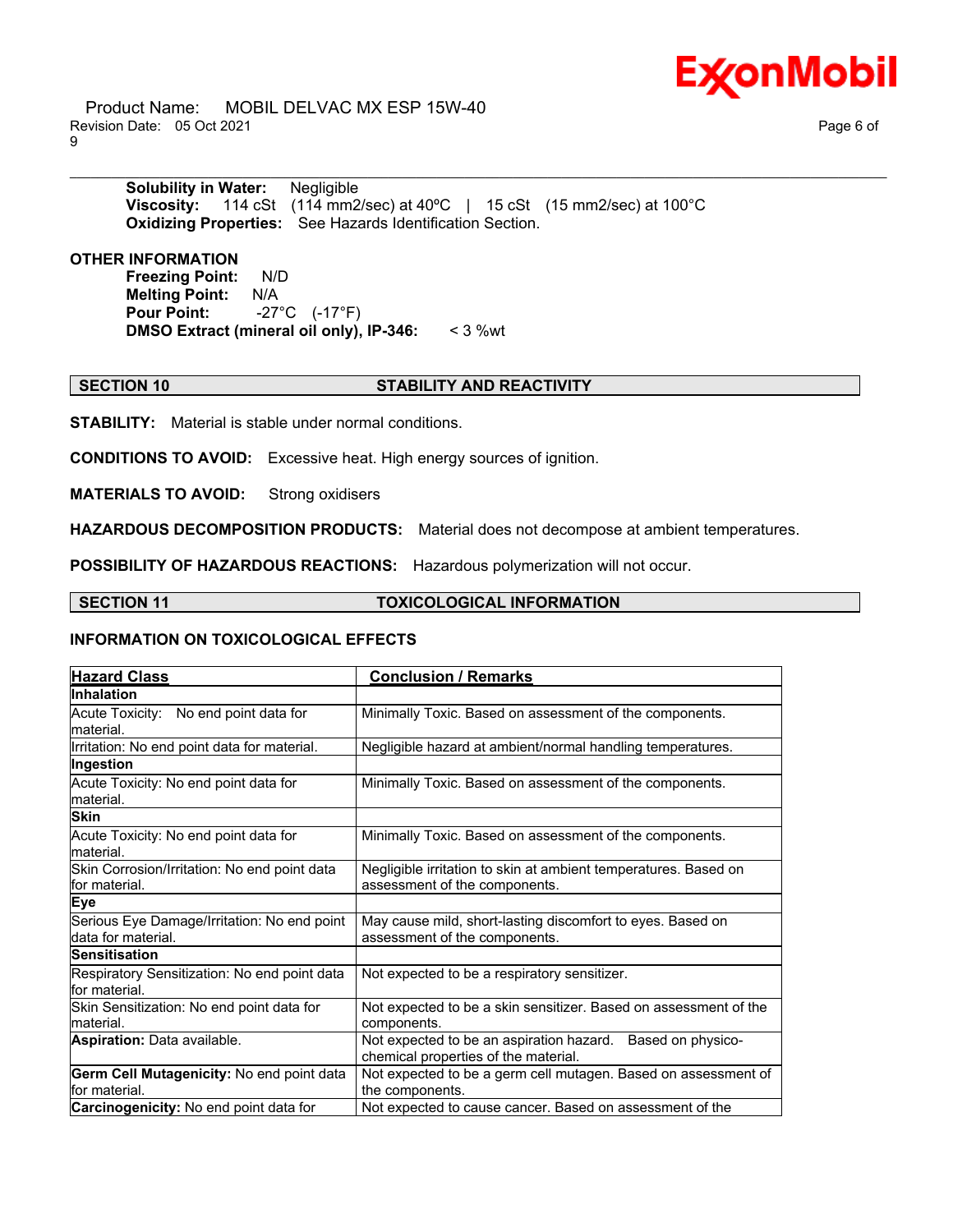

#### Product Name: MOBIL DELVAC MX ESP 15W-40 Revision Date: 05 Oct 2021 Page 7 of 9

| Imaterial.                                          | components.                                                     |
|-----------------------------------------------------|-----------------------------------------------------------------|
| <b>Reproductive Toxicity: No end point data</b>     | Not expected to be a reproductive toxicant. Based on assessment |
| for material.                                       | of the components.                                              |
| Lactation: No end point data for material.          | Not expected to cause harm to breast-fed children.              |
| Specific Target Organ Toxicity (STOT)               |                                                                 |
| Single Exposure: No end point data for<br>material. | Not expected to cause organ damage from a single exposure.      |
| Repeated Exposure: No end point data for            | Not expected to cause organ damage from prolonged or repeated   |
| Imaterial.                                          | exposure. Based on assessment of the components.                |

# **OTHER INFORMATION**

### **For the product itself:**

Component concentrations in this formulation would not be expected to cause skin sensitization, based on tests of the components, this formulation, or similar formulations.

Diesel engine oils: Not carcinogenic in animals tests. Used and unused diesel engine oils did not produce any carcinogenic effects in chronic mouse skin painting studies. Oils that are used in gasoline engines may become hazardous and display the following properties: Carcinogenic in animal tests. Caused mutations in vitro. Possible allergen and photoallergen. Contains polycyclic aromatic compounds (PAC) from combustion products of gasoline and/or thermal degradation products.

### **Contains:**

Base oil severely refined: Not carcinogenic in animal studies. Representative material passes IP-346, Modified Ames test, and/or other screening tests. Dermal and inhalation studies showed minimal effects; lung non-specific infiltration of immune cells, oil deposition and minimal granuloma formation. Not sensitising in test animals.

### **IARC Classification:**

**The following ingredients are cited on the lists below:** None.

|              | --REGULATORY LISTS SEARCHED-- |              |
|--------------|-------------------------------|--------------|
| $1 = IARC 1$ | $2 = IARC 2A$                 | $3 = IARC2B$ |

**SECTION 12 ECOLOGICAL INFORMATION**

The information given is based on data for the material, components of the material, or for similar materials, through the application of bridging principals.

### **ECOTOXICITY**

Material -- Not expected to be harmful to aquatic organisms.

#### **MOBILITY**

 Base oil component -- Low solubility and floats and is expected to migrate from water to the land. Expected to partition to sediment and wastewater solids.

### **PERSISTENCE AND DEGRADABILITY**

### **Biodegradation:**

Base oil component -- Expected to be inherently biodegradable

# **BIOACCUMULATION POTENTIAL**

Base oil component -- Has the potential to bioaccumulate, however metabolism or physical properties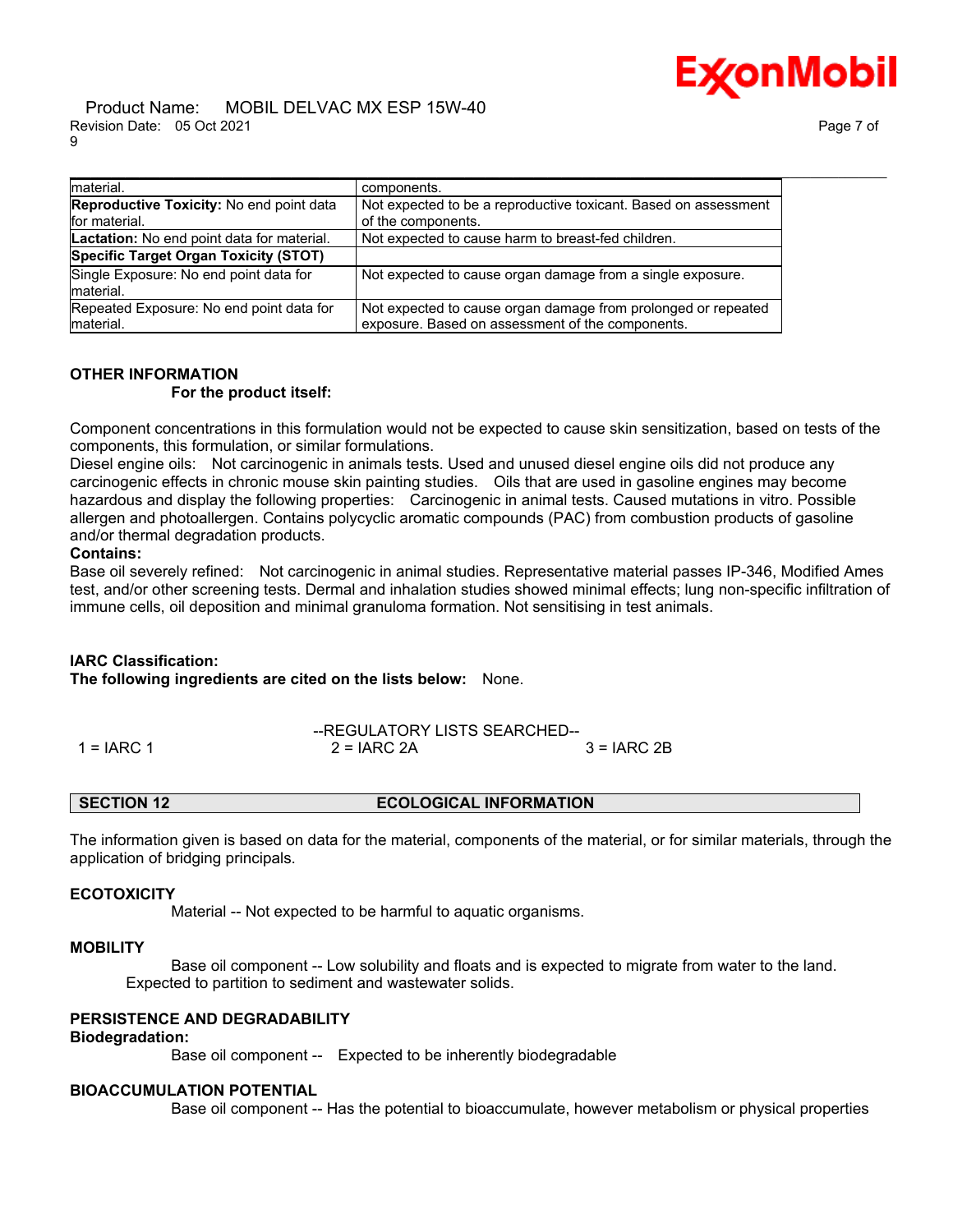Product Name: MOBIL DELVAC MX ESP 15W-40 Revision Date: 05 Oct 2021 Page 8 of 9



may reduce the bioconcentration or limit bioavailability.

#### **SECTION 13 DISPOSAL CONSIDERATIONS**

Disposal recommendations based on material as supplied. Disposal must be in accordance with current applicable laws and regulations, and material characteristics at time of disposal.

\_\_\_\_\_\_\_\_\_\_\_\_\_\_\_\_\_\_\_\_\_\_\_\_\_\_\_\_\_\_\_\_\_\_\_\_\_\_\_\_\_\_\_\_\_\_\_\_\_\_\_\_\_\_\_\_\_\_\_\_\_\_\_\_\_\_\_\_\_\_\_\_\_\_\_\_\_\_\_\_\_\_\_\_\_\_\_\_\_\_\_\_\_\_\_\_\_\_\_\_\_\_\_\_\_\_\_\_\_\_\_\_\_\_\_\_\_\_

#### **DISPOSAL RECOMMENDATIONS**

Product is suitable for burning in an enclosed controlled burner for fuel value or disposal by supervised incineration at very high temperatures to prevent formation of undesirable combustion products. Protect the environment. Dispose of used oil at designated sites. Minimize skin contact. Do not mix used oils with solvents, brake fluids or coolants.

**Empty Container Warning** Empty Container Warning (where applicable): Empty containers may contain residue and can be dangerous. Do not attempt to refill or clean containers without proper instructions. Empty drums should be completely drained and safely stored until appropriately reconditioned or disposed. Empty containers should be taken for recycling, recovery, or disposal through suitably qualified or licensed contractor and in accordance with governmental regulations. DO NOT PRESSURISE, CUT, WELD, BRAZE, SOLDER, DRILL, GRIND, OR EXPOSE SUCH CONTAINERS TO HEAT, FLAME, SPARKS, STATIC ELECTRICITY, OR OTHER SOURCES OF IGNITION. THEY MAY EXPLODE AND CAUSE INJURY OR DEATH.

**SECTION 14 TRANSPORT INFORMATION**

**LAND** : Not Regulated for Land Transport

**SEA (IMDG):** Not Regulated for Sea Transport according to IMDG-Code

**Marine Pollutant:** No

**AIR (IATA):** Not Regulated for Air Transport

**SECTION 15 REGULATORY INFORMATION**

**This material is not considered hazardous according to the Classification of Chemicals based on Globally Harmonized System of Classification and Labelling of Chemicals (GHS).**

### **REGULATORY STATUS AND APPLICABLE LAWS AND REGULATIONS**

**Listed or exempt from listing/notification on the following chemical inventories :** DSL, ENCS, ISHL, PICCS, TSCA

 **Special Cases:**

| Inventory    | <b>Status</b>             |
|--------------|---------------------------|
| <b>AIIC</b>  | <b>Restrictions Apply</b> |
| <b>IECSC</b> | <b>Restrictions Apply</b> |
| <b>KECI</b>  | <b>Restrictions Apply</b> |
| <b>TCSI</b>  | <b>Restrictions Apply</b> |